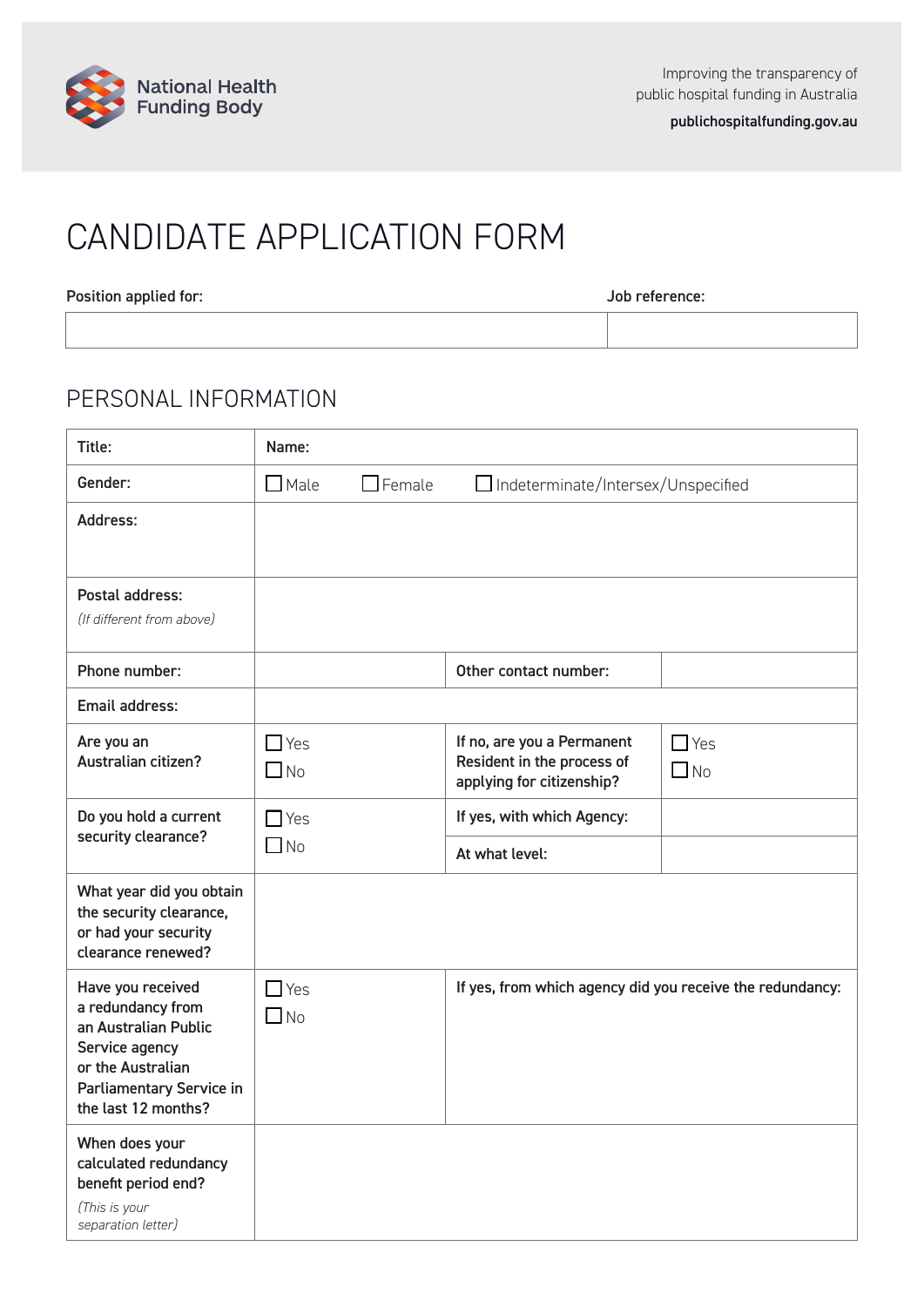

| Is there any reason<br>why you may not be<br>able to perform the<br>requirements of<br>this position?    | $\sqcup$ Yes<br>$\Box$ No | If yes, please supply more information: |
|----------------------------------------------------------------------------------------------------------|---------------------------|-----------------------------------------|
| Please advise if<br>you require any<br>considerations for<br>your interview?<br>(e.g. wheelchair access) | <u>I</u> Yes<br>$\Box$ No | If yes, please supply more information: |

Other agencies will be able to use merit lists created by the NHFB to fill similar vacant positions. If you are placed on a merit list at the NHFB, do you agree to having your details released to another agency?

 $\Box$  Yes  $\Box$  No

### CURRENT EMPLOYMENT DETAILS

| <b>Current employer:</b>                                                                                                                  |                         |                                                                                                                          |
|-------------------------------------------------------------------------------------------------------------------------------------------|-------------------------|--------------------------------------------------------------------------------------------------------------------------|
| Period of employment:                                                                                                                     |                         |                                                                                                                          |
| Position title:                                                                                                                           |                         |                                                                                                                          |
| Current gross salary:                                                                                                                     |                         |                                                                                                                          |
| <b>Employment status:</b>                                                                                                                 |                         |                                                                                                                          |
| If you are an<br>APS employee:                                                                                                            | <b>AGS Number:</b>      | Substantive level:                                                                                                       |
| Have you ever been<br>found to have breached<br>the APS Code of<br>Conduct as set out in<br>section 13 of the Public<br>Service Act 1999? | $\Box$ Yes<br>$\Box$ No | If yes, please list the Agency and date<br>on which the determination of the<br>breach(es) was made:<br>Agency:<br>Date: |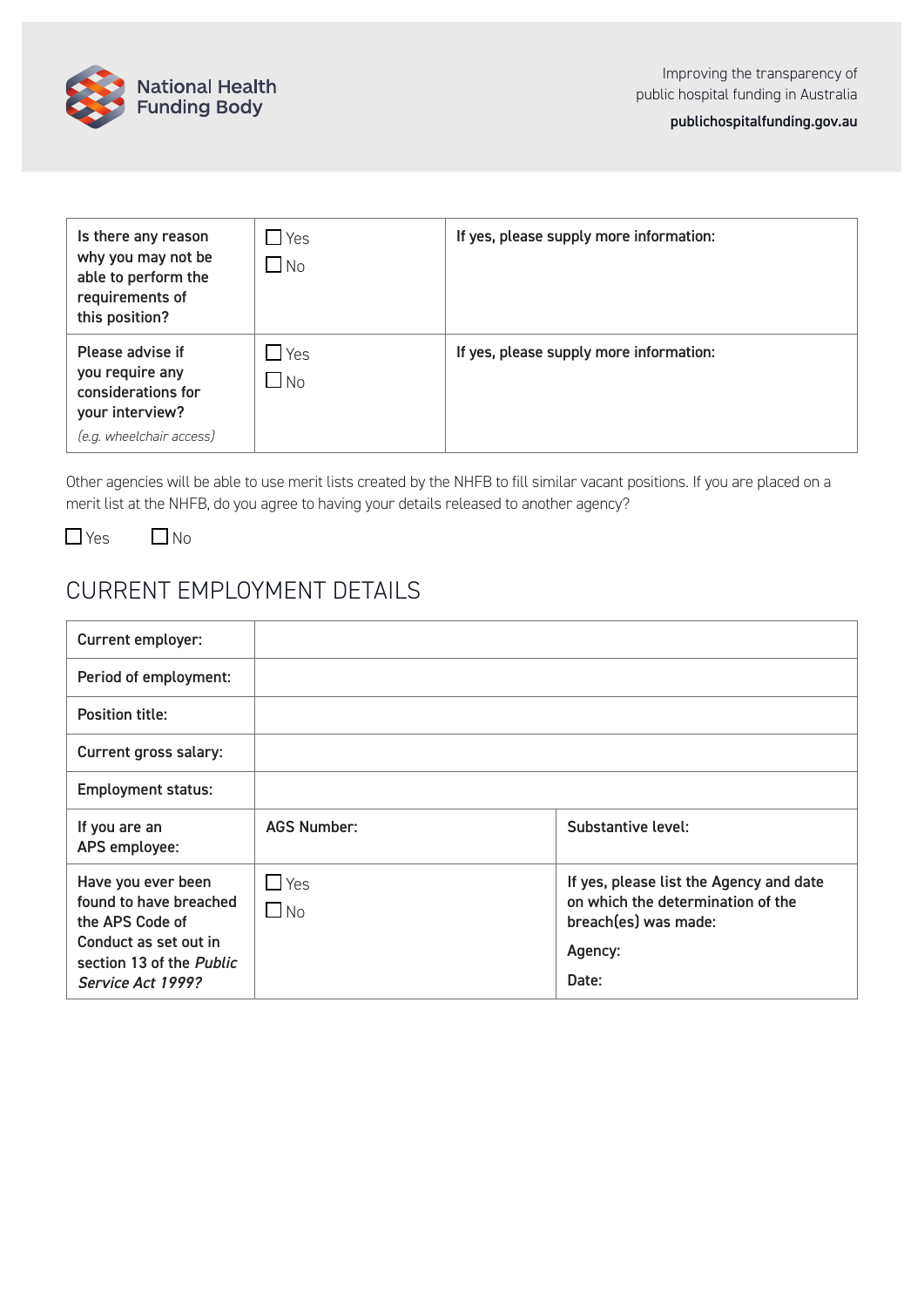

[publichospitalfunding.gov.au](https://www.publichospitalfunding.gov.au/)

## REFEREE DETAILS

Referee 1 (where possible, this should be your current manager)

| Name:                         |  |
|-------------------------------|--|
| Workplace:                    |  |
| <b>Business relationship:</b> |  |
| Contact phone number:         |  |
| Email address:                |  |

### Referee 2

| Name:                         |  |
|-------------------------------|--|
| Workplace:                    |  |
| <b>Business relationship:</b> |  |
| Contact phone number:         |  |
| Email address:                |  |

### Permission to contact referees

| Do we have permission<br>to contact your referees? | Yes<br>No | If no, please outline a brief reason for the sensitivities: |
|----------------------------------------------------|-----------|-------------------------------------------------------------|
|                                                    |           |                                                             |
|                                                    |           |                                                             |